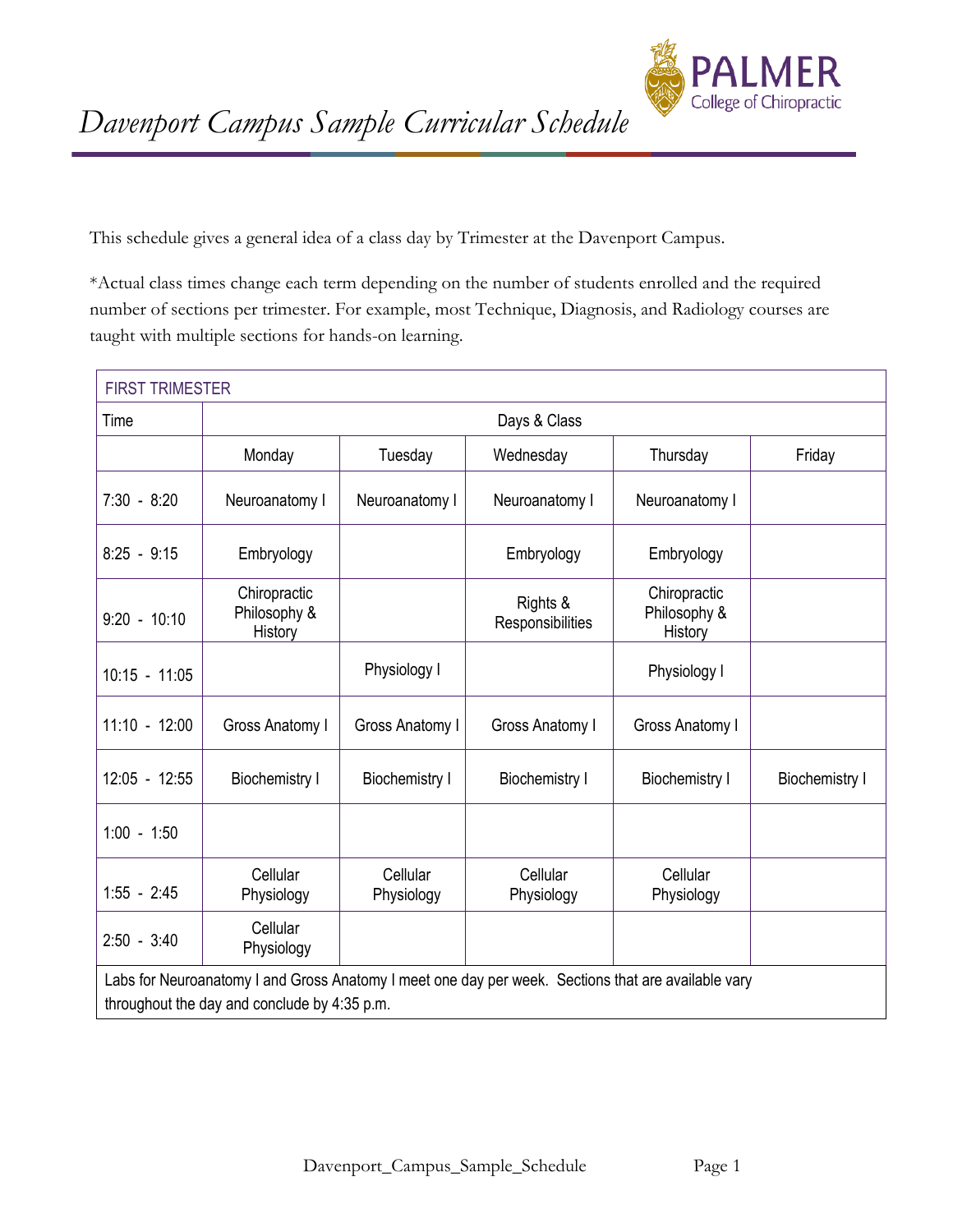

| <b>SECOND TRIMESTER</b> |                        |                                                                                                                 |                        |                        |                                                                     |  |
|-------------------------|------------------------|-----------------------------------------------------------------------------------------------------------------|------------------------|------------------------|---------------------------------------------------------------------|--|
| Time                    |                        |                                                                                                                 | Days & Class           |                        |                                                                     |  |
|                         | Monday                 | Tuesday                                                                                                         | Wednesday              | Thursday               | Friday                                                              |  |
| $7:30 - 8:20$           | Spinal Anatomy         | Spinal Anatomy                                                                                                  | Spinal Anatomy         | Spinal Anatomy         |                                                                     |  |
| $8:25 - 9:15$           | <b>Biochemistry II</b> | <b>Biochemistry II</b>                                                                                          | <b>Biochemistry II</b> | <b>Biochemistry II</b> | <b>Biochemistry II</b>                                              |  |
| $9:20 - 10:10$          | Palpation              |                                                                                                                 | Palpation              |                        |                                                                     |  |
| $10:15 - 11:05$         | Chiropractic<br>Theory | Foundations of<br><b>Evidence Based</b><br><b>Clinical Practice</b>                                             | Chiropractic<br>Theory |                        | Foundations of<br><b>Evidence Based</b><br><b>Clinical Practice</b> |  |
| $11:10 - 12:00$         | Gross Anatomy II       | Gross Anatomy II                                                                                                | Gross Anatomy II       | Gross Anatomy II       |                                                                     |  |
| 12:05 - 12:55           |                        |                                                                                                                 |                        |                        |                                                                     |  |
| $1:00 - 1:50$           | General<br>Pathology   | General<br>Pathology                                                                                            | General<br>Pathology   | General<br>Pathology   |                                                                     |  |
| $1:55 - 2:45$           | Physiology II          | Physiology II                                                                                                   | Physiology II          | Physiology II          |                                                                     |  |
| $2:50 - 3:40$           |                        |                                                                                                                 |                        |                        |                                                                     |  |
|                         |                        | Labs for Spinal Anatomy and Gross Anatomy II meet one day per week. Sections that are available vary throughout |                        |                        |                                                                     |  |

the day and conclude by 4:35 p.m.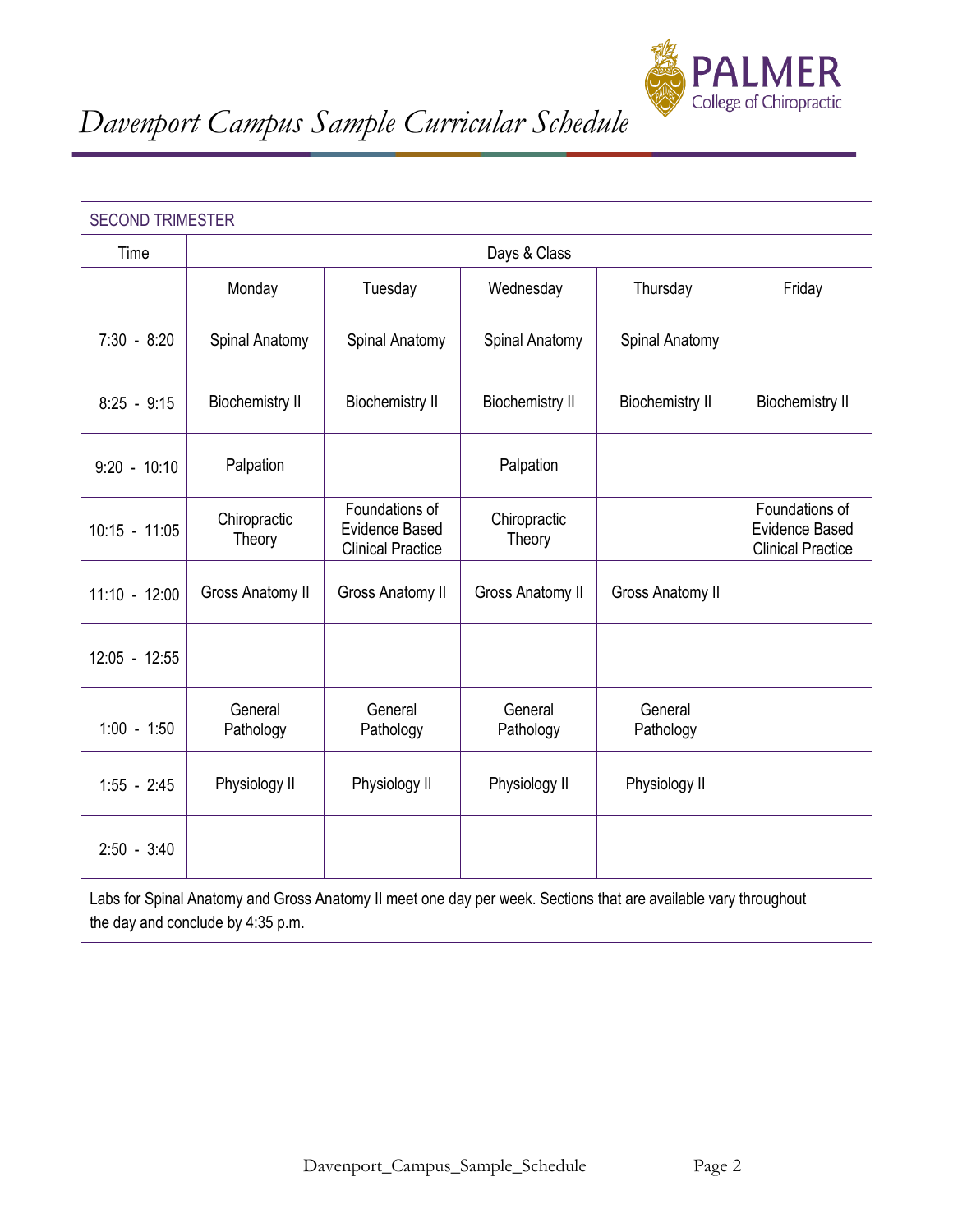

|                 | <b>THIRD TRIMESTER</b>        |                               |                         |                        |                                 |  |  |  |
|-----------------|-------------------------------|-------------------------------|-------------------------|------------------------|---------------------------------|--|--|--|
| Time            |                               | Days & Class                  |                         |                        |                                 |  |  |  |
|                 | Monday                        | Tuesday                       | Wednesday               | Thursday               | Friday                          |  |  |  |
| $7:30 - 8:20$   | Subluxation<br>Analysis       |                               | Subluxation<br>Analysis |                        |                                 |  |  |  |
| $8:25 - 9:15$   | Neuroanatomy II               | Neuroanatomy II               | Neuroanatomy II         | Neuroanatomy II        | Neuroanatomy II                 |  |  |  |
| $9:20 - 10:10$  | Immunology                    |                               | Immunology              | Immunology             |                                 |  |  |  |
| $10:15 - 11:05$ | Organ Histology               | Endocrinology                 | Organ Histology         | Organ Histology        | Endocrinology                   |  |  |  |
| $11:10 - 12:00$ | <b>Systems</b><br>Pathology I | <b>Systems</b><br>Pathology I | Systems<br>Pathology I  | Systems<br>Pathology I | Endocrinology                   |  |  |  |
| $12:05 - 12:55$ | Physiology III                | Physiology III                | Physiology III          | Physiology III         | Physiology III                  |  |  |  |
| $1:00 - 1:50$   |                               | Subluxation<br>Analysis       |                         |                        |                                 |  |  |  |
| $1:55 - 2:45$   | Microbiology                  | Microbiology                  | Microbiology            | Microbiology           | Subluxation<br>Analysis Lecture |  |  |  |
| $2:50 - 3:40$   |                               |                               |                         |                        |                                 |  |  |  |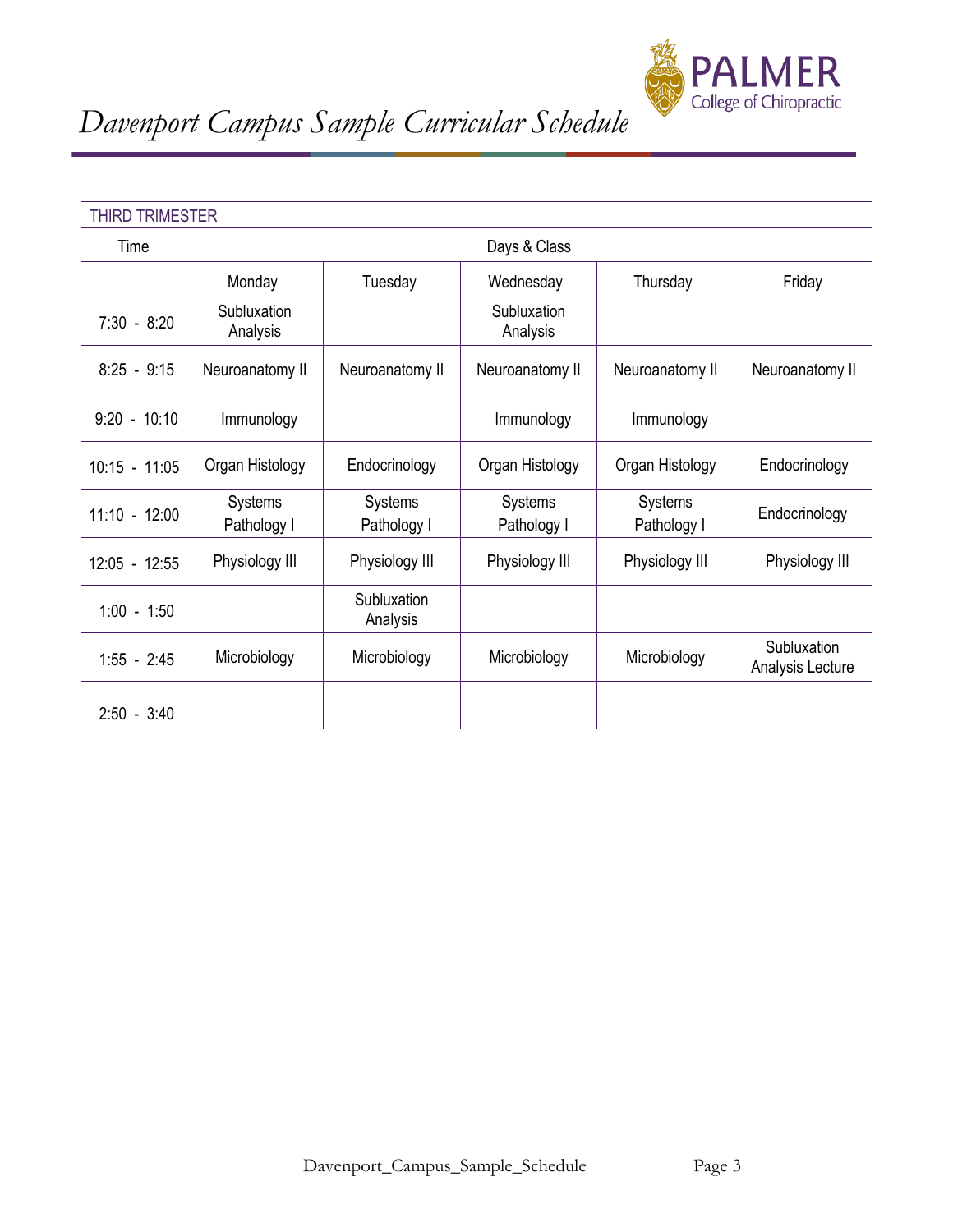

| <b>FOURTH TRIMESTER</b> |                                    |                                              |                                |                                              |                               |  |  |
|-------------------------|------------------------------------|----------------------------------------------|--------------------------------|----------------------------------------------|-------------------------------|--|--|
| Time                    |                                    | Days & Class                                 |                                |                                              |                               |  |  |
|                         | Monday                             | Tuesday                                      | Wednesday                      | Thursday                                     | Friday                        |  |  |
| $7:30 - 8:20$           | Toggle                             | Toggle                                       | Toggle                         | Toggle                                       |                               |  |  |
| $8:25 - 9:15$           | <b>Clinical Skills I</b>           | <b>Movement Science</b><br>Lab               |                                |                                              |                               |  |  |
| $9:20 - 10:10$          | Systems<br>Pathology II            |                                              | <b>Systems</b><br>Pathology II | Systems<br>Pathology II                      |                               |  |  |
| $10:15 - 11:05$         | Foundations of<br>Nutrition        | <b>Public Health</b>                         | Foundations of<br>Nutrition    | Foundations of<br><b>Nutrition</b>           | Public Health                 |  |  |
| $11:10 - 12:00$         |                                    |                                              |                                |                                              |                               |  |  |
| $12:05 - 1:55$          | <b>Movement Science</b><br>Lecture | <b>Movement Science</b><br>Lecture           |                                | <b>Movement Science</b><br>Lecture           |                               |  |  |
| $1:00 - 1:50$           | Radiographic<br>Quality I          | Intro to Electronic<br><b>Health Records</b> | Radiographic<br>Quality I lab  | Intro to Electronic<br><b>Health Records</b> | Radiographic<br>Quality I lab |  |  |
| $1:55 - 2:45$           | Physical<br>Diagnosis I            | Physical<br>Diagnosis I                      | Physical<br>Diagnosis I        | Physical<br>Diagnosis I                      | Physical<br>Diagnosis I       |  |  |
| $2:50 - 3:40$           | Life Science<br>Review             | Life Science<br><b>Review</b>                | Life Science<br>Review         | Life Science<br>Review                       |                               |  |  |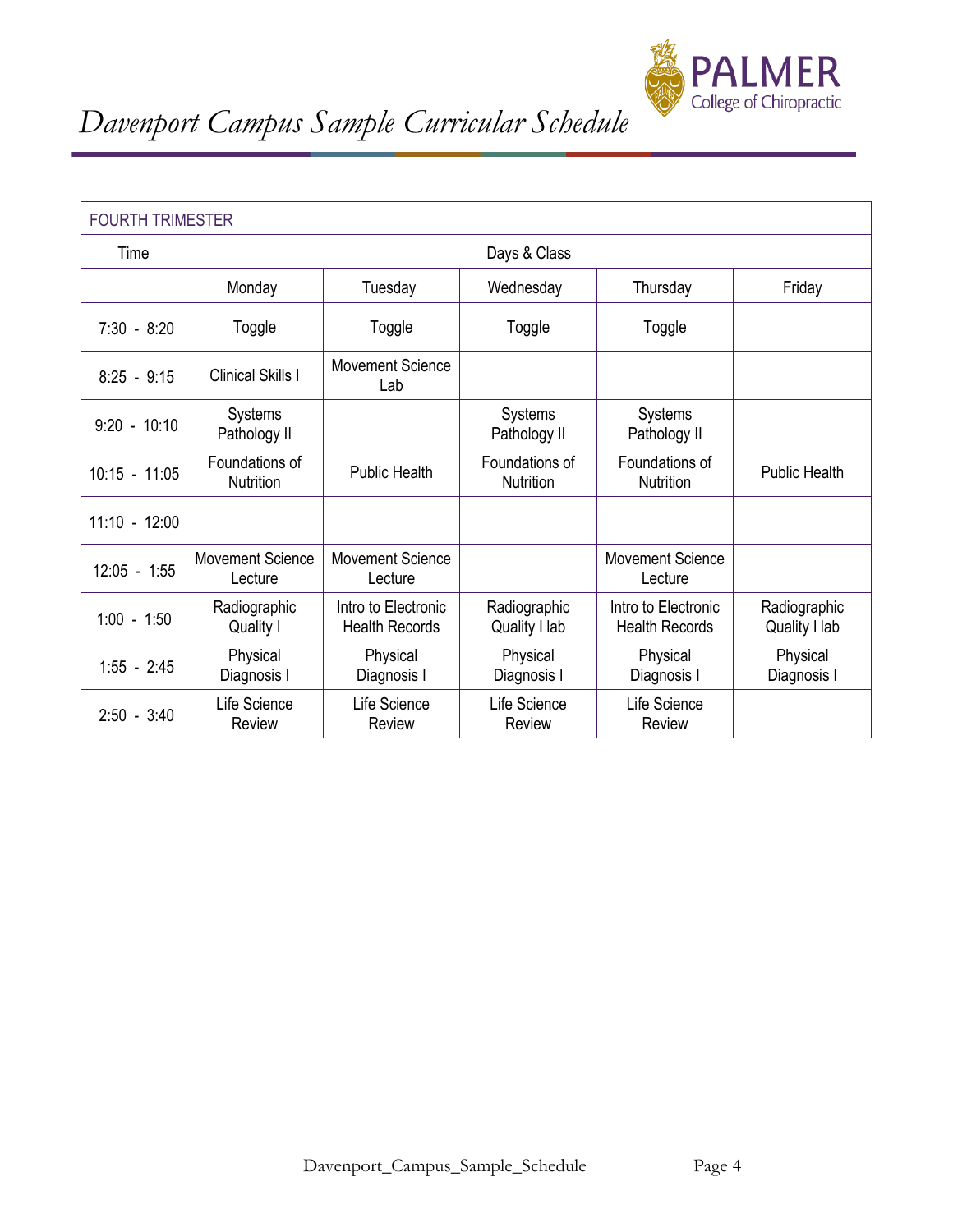

| <b>FIFTH TRIMESTER</b> |                                           |                                |                          |                          |                            |  |
|------------------------|-------------------------------------------|--------------------------------|--------------------------|--------------------------|----------------------------|--|
| Time                   |                                           |                                | Days & Class             |                          |                            |  |
|                        | Monday                                    | Tuesday                        | Wednesday                | Thursday                 | Friday                     |  |
| $7:30 - 9:15$          | Diagnostic<br>Imaging I                   | Diagnostic<br>Imaging I        | Diagnostic<br>Imaging I  | Diagnostic<br>Imaging I  | Diagnostic<br>Imaging I    |  |
| $8:25 - 9:15$          | Geriatrics                                | Passive Care                   | Passive Care             | Geriatrics               | Passive Care               |  |
| $9:20 - 10:10$         | Radiographic<br><b>Quality II Lecture</b> |                                |                          | Genitourinary lab        |                            |  |
| $10:15 - 11:05$        | Genitourinary                             | Radiographic<br>Quality II lab | Genitourinary            | Genitourinary            | Radiographic<br>Quality II |  |
| $11:10 - 12:00$        | <b>NMS Diagnosis I</b>                    | <b>NMS Diagnosis I</b>         | NMS Diagnosis I          | <b>NMS Diagnosis I</b>   |                            |  |
| 12:05 - 12:55          | Physical<br>Diagnosis II                  | Physical<br>Diagnosis II       | Physical<br>Diagnosis II | Physical<br>Diagnosis II | Physical<br>Diagnosis II   |  |
| $1:00 - 1:50$          |                                           |                                |                          |                          |                            |  |
| $1:55 - 2:45$          | Cervical<br>Technique                     | Cervical<br>Technique          | Cervical<br>Technique    | Cervical<br>Technique    | Cervical<br>Technique      |  |
| $2:50 - 3:40$          | <b>Clinical Skills II</b>                 |                                | Passive<br>Care lab      | Clinical<br>Skills II    |                            |  |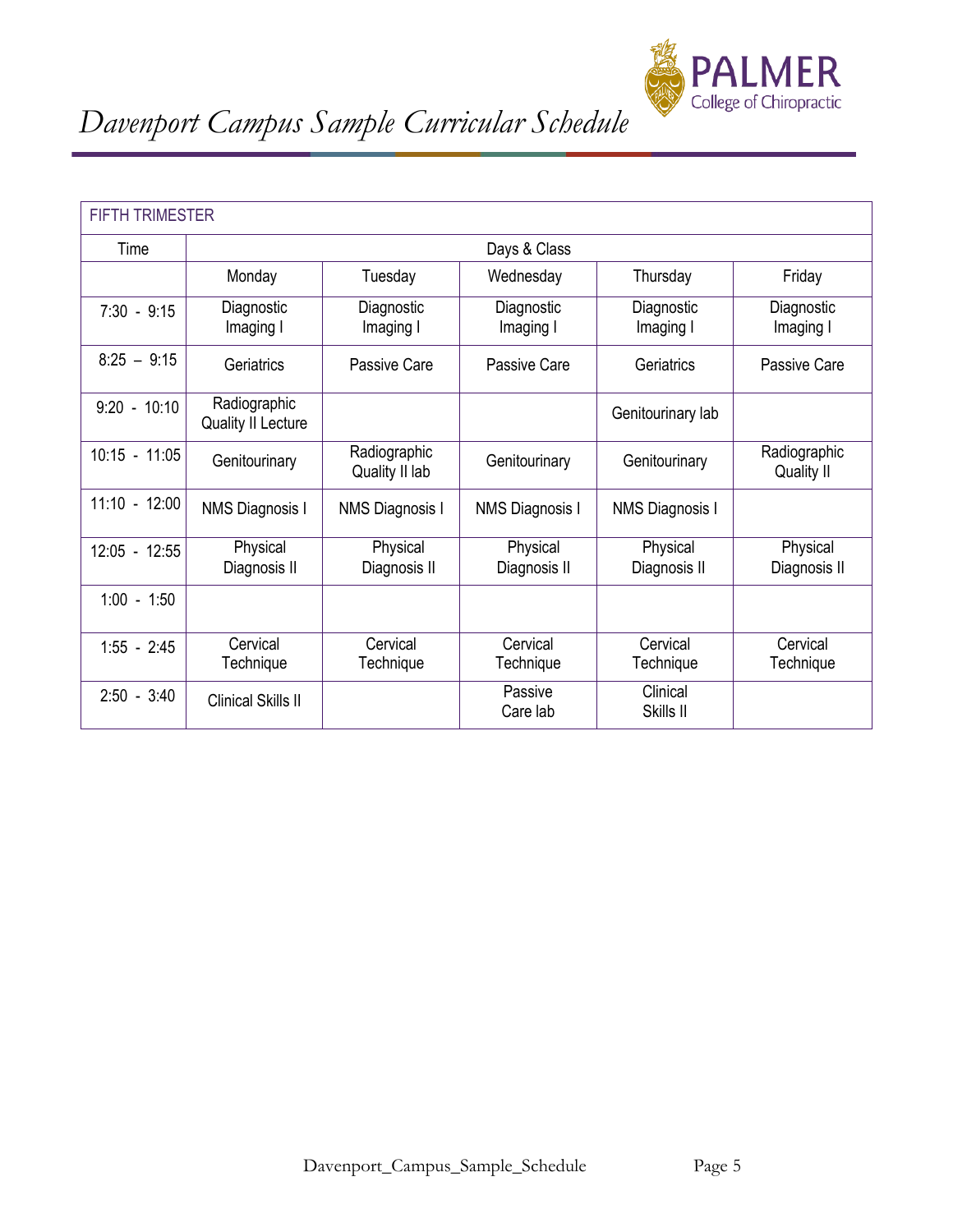

| <b>SIXTH TRIMESTER</b> |                              |                              |                              |                              |                              |  |  |
|------------------------|------------------------------|------------------------------|------------------------------|------------------------------|------------------------------|--|--|
| Time                   |                              | Days & Class                 |                              |                              |                              |  |  |
|                        | Monday                       | Tuesday                      | Wednesday                    | Thursday                     | Friday                       |  |  |
| $7:30 - 8:20$          | Pelvic Technique             | Pelvic Technique             | Pelvic Technique             | Pelvic Technique             |                              |  |  |
| $8:25 - 9:15$          | Diagnostic<br>Imaging II     | Diagnostic<br>Imaging II     | Diagnostic<br>Imaging II     | Diagnostic<br>Imaging II     | Diagnostic<br>Imaging II     |  |  |
| $9:20 - 10:10$         | <b>Active Care</b>           |                              | <b>Active Care</b>           | <b>Active Care</b>           |                              |  |  |
| $10:15 - 11:05$        | Clinical<br>Skills II        |                              | Clinical<br>Skills II        |                              |                              |  |  |
| $11:10 - 12:00$        |                              | Active<br>Care Lab           |                              |                              |                              |  |  |
| $12:05 - 12:55$        | <b>NMS</b><br>Diagnosis II   | <b>NMS</b><br>Diagnosis II   | <b>NMS</b><br>Diagnosis II   | <b>NMS</b><br>Diagnosis II   | <b>NMS</b><br>Diagnosis II   |  |  |
| $1:00 - 1:50$          | Clinical<br>Psychology       | Toxicology                   | Clinical<br>Psychology       | Toxicology                   | Toxicology                   |  |  |
| $1:55 - 2:45$          | Thoracolumbar<br>Technique   | Thoracolumbar<br>Technique   | Thoracolumbar<br>Technique   | Thoracolumbar<br>Technique   |                              |  |  |
| $2:50 - 3:40$          | Obstetrics and<br>Pediatrics | Obstetrics and<br>Pediatrics | Obstetrics and<br>Pediatrics | Obstetrics and<br>Pediatrics | Obstetrics and<br>Pediatrics |  |  |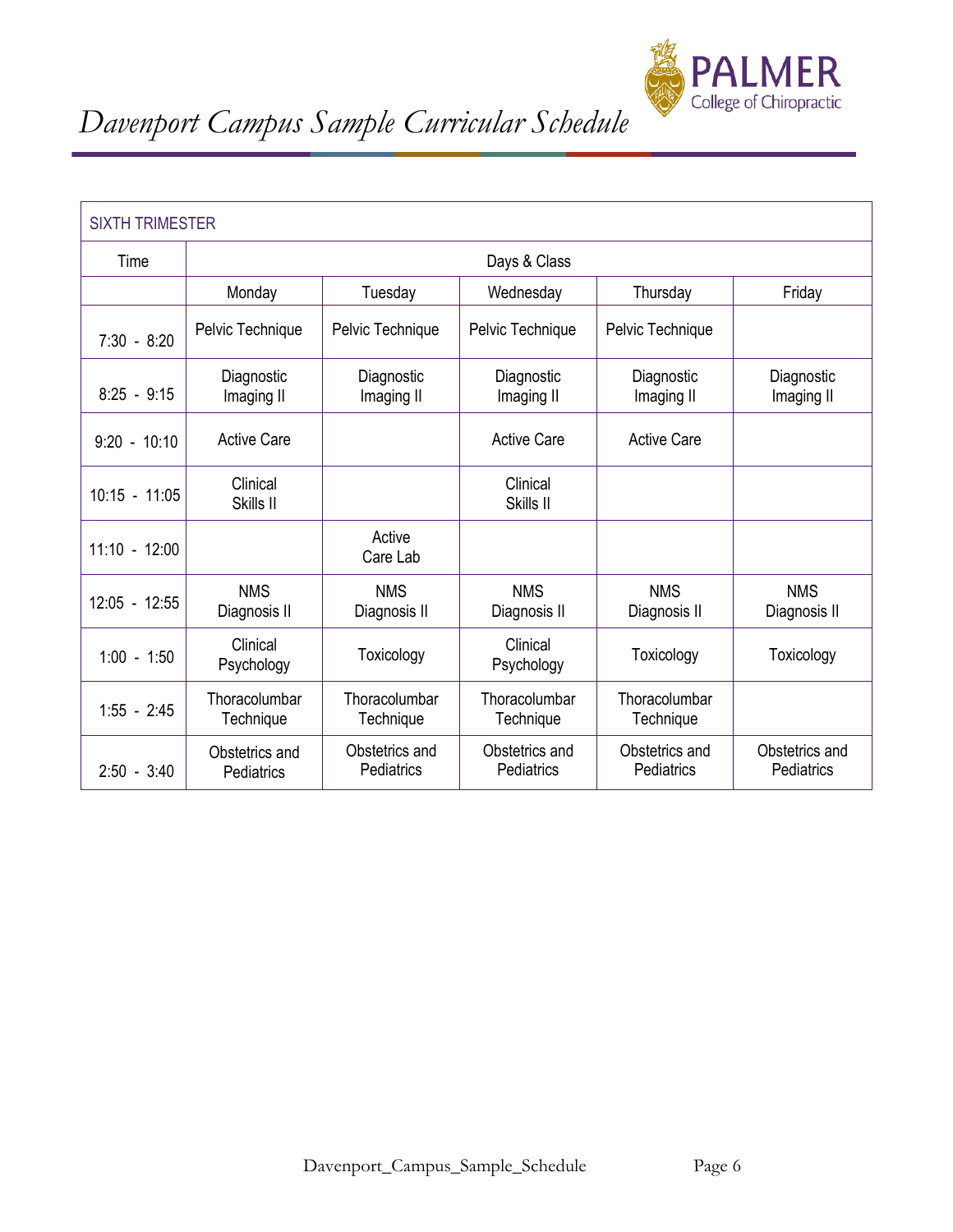

| <b>SEVENTH TRIMESTER</b> |                                         |                                         |                                         |                                         |                                         |  |  |
|--------------------------|-----------------------------------------|-----------------------------------------|-----------------------------------------|-----------------------------------------|-----------------------------------------|--|--|
| Time                     |                                         | Days & Class                            |                                         |                                         |                                         |  |  |
|                          | Monday                                  | Tuesday                                 | Wednesday                               | Thursday                                | Friday                                  |  |  |
| $7:30 - 8:20$            | Emergency<br>Procedures                 | Emergency<br>Procedures                 |                                         | Emergency<br>Procedures                 |                                         |  |  |
| $8:25 - 9:15$            | Technique<br>Principles and<br>Practice | Technique<br>Principles and<br>Practice | Technique<br>Principles and<br>Practice | Technique<br>Principles and<br>Practice | Technique<br>Principles and<br>Practice |  |  |
| $9:20 - 10:10$           | Clinical<br>Nutrition                   |                                         | Clinical<br>Nutrition                   | Clinical<br>Nutrition                   |                                         |  |  |
| $10:15 - 11:05$          | Visceral<br><b>Disorders</b>            | Visceral<br><b>Disorders</b>            | Visceral<br><b>Disorders</b>            | Visceral<br><b>Disorders</b>            | Visceral<br><b>Disorders</b>            |  |  |
| $11:10 - 12:00$          | Extremity<br>Adjusting                  | Extremity<br>Adjusting                  | Extremity<br>Adjusting                  | Extremity<br>Adjusting                  |                                         |  |  |
| 12:05 - 12:55            | <b>Assisted Adjusting</b><br>Technique  | <b>Assisted Adjusting</b><br>Technique  | <b>Assisted Adjusting</b><br>Technique  | <b>Assisted Adjusting</b><br>Technique  | <b>Assisted Adjusting</b><br>Technique  |  |  |
| $1:00 - 1:50$            |                                         |                                         |                                         |                                         |                                         |  |  |
| $1:55 - 2:45$            | <b>Differential</b><br>Diagnosis        | Imaging: Chest &<br>Abdomen             | <b>Differential</b><br>Diagnosis        |                                         | <b>Differential</b><br>Diagnosis        |  |  |
| $2:50 - 3:40$            | Clinical<br>Methods                     | Imaging: Chest &<br>Abdomen             | Clinical<br>Methods                     | Clinical<br>Methods                     |                                         |  |  |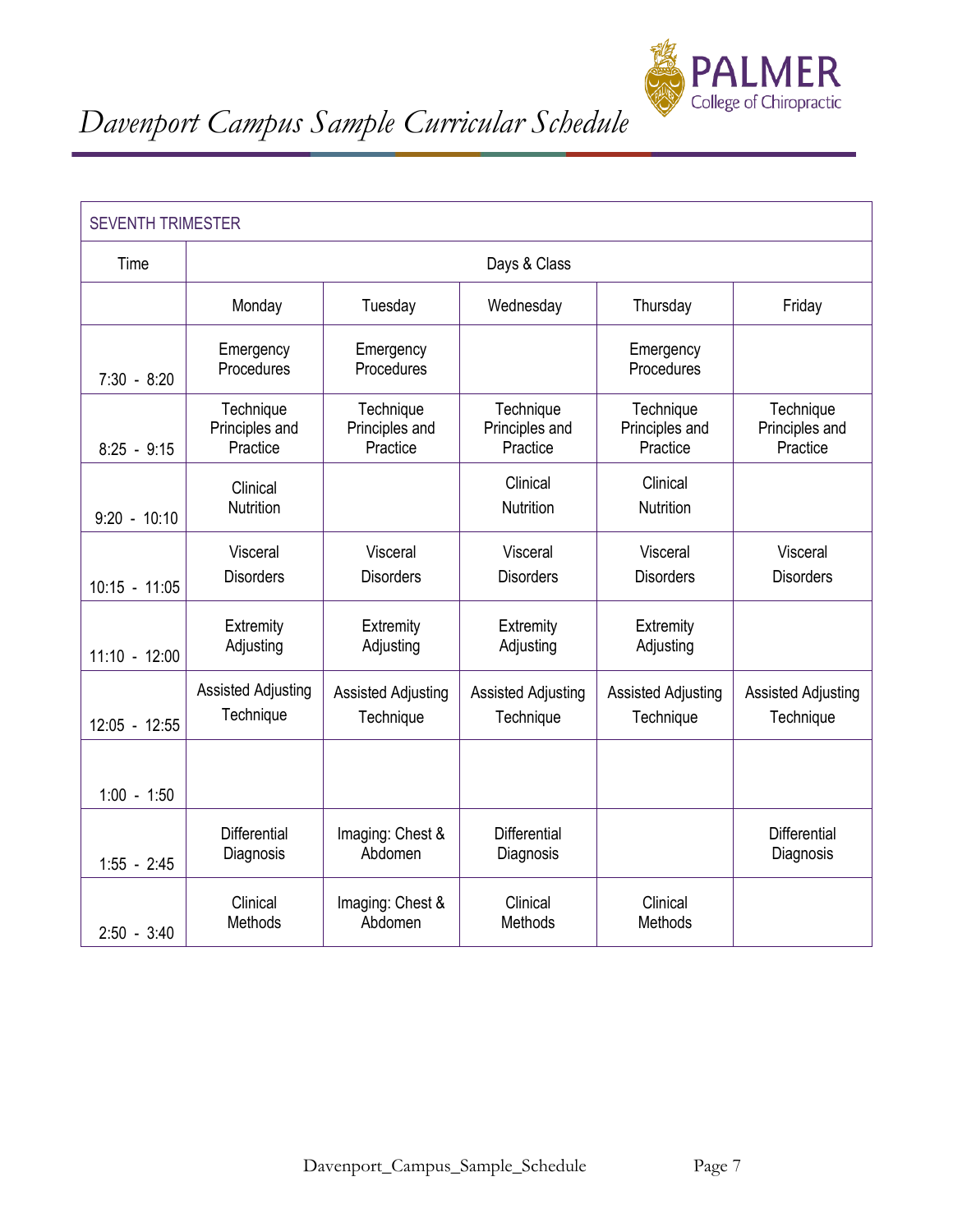

| <b>EIGHTH TRIMESTER</b>                                                                                                                                                                                                                             |                                          |                                        |                                          |                                        |                                          |  |
|-----------------------------------------------------------------------------------------------------------------------------------------------------------------------------------------------------------------------------------------------------|------------------------------------------|----------------------------------------|------------------------------------------|----------------------------------------|------------------------------------------|--|
| Time                                                                                                                                                                                                                                                |                                          | Days & Class                           |                                          |                                        |                                          |  |
|                                                                                                                                                                                                                                                     | Monday                                   | Tuesday                                | Wednesday                                | Thursday                               | Friday                                   |  |
| $7:30 - 9:15$                                                                                                                                                                                                                                       |                                          |                                        |                                          | Financial<br>Management                |                                          |  |
| $8:25 - 9:15$                                                                                                                                                                                                                                       |                                          |                                        |                                          | Financial<br>Management                |                                          |  |
| $10:15 - 11:05$                                                                                                                                                                                                                                     |                                          |                                        |                                          |                                        |                                          |  |
| $11:10 - 12:00$                                                                                                                                                                                                                                     |                                          | Clinic I<br>1st 4 weeks<br>of the term | Clinic I<br>1st 4 weeks<br>of the term   | Clinic I<br>1st 4 weeks<br>of the term |                                          |  |
| $12:05 - 1:00$                                                                                                                                                                                                                                      | Chiropractic<br>Practice I               | Chiropractic<br>Practice I             | Chiropractic<br>Practice I               | Chiropractic<br>Practice I             | Chiropractic<br>Practice I               |  |
| $1:00 - 1:50$                                                                                                                                                                                                                                       | <b>Patient Centered</b><br>Communication | Legal<br><b>Issues</b>                 | <b>Patient Centered</b><br>Communication | Legal<br><b>Issues</b>                 | <b>Patient Centered</b><br>Communication |  |
| Registration for Clinic I includes registration for the 8 <sup>th</sup> Trimester Clinic OSCE Exams<br>CLIN82850 - OSCE - Clinical Exam and CLIN8251 - OSCE - Radiology Exam<br>Specific exam times will be announced at the beginning of the term. |                                          |                                        |                                          |                                        |                                          |  |